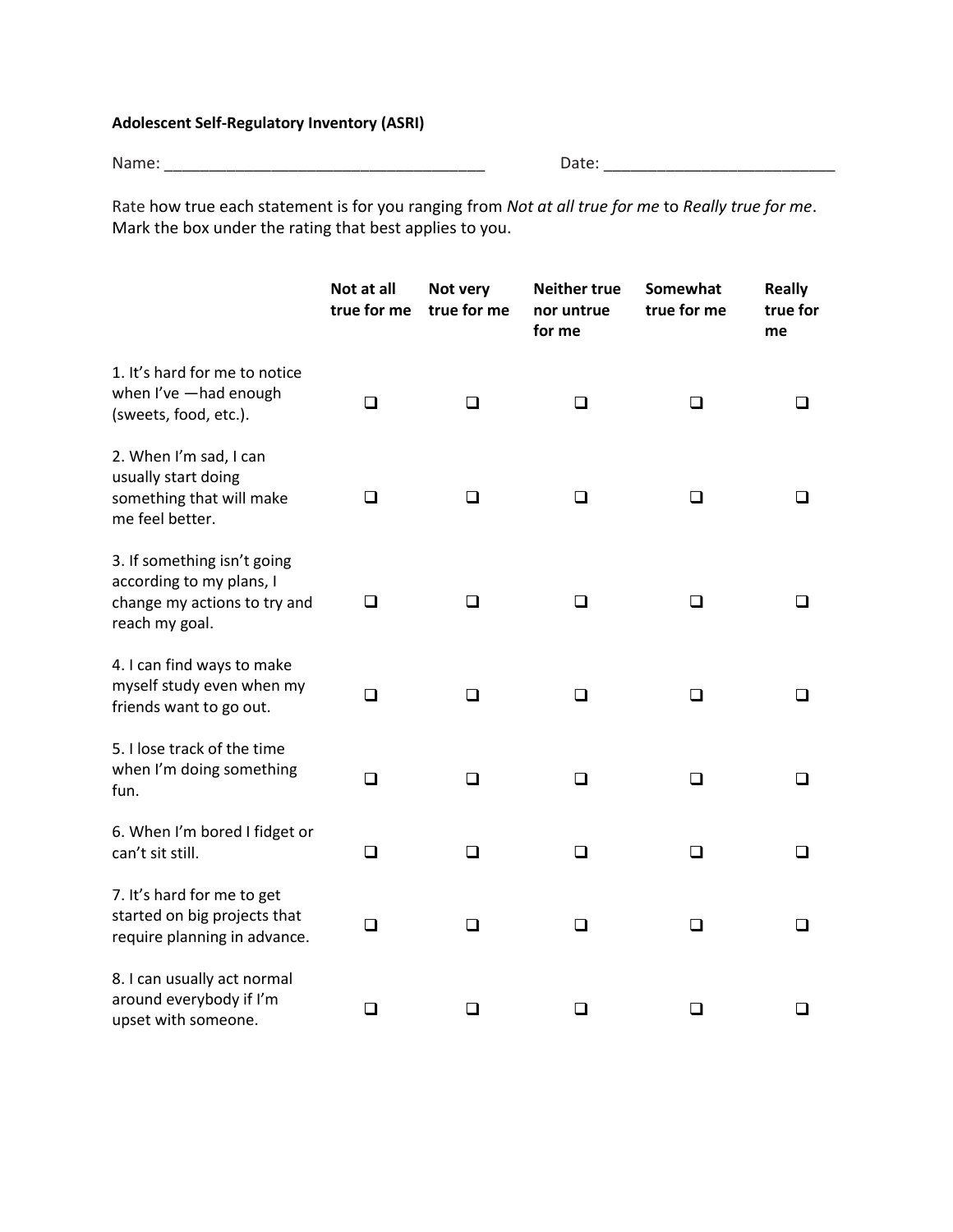|                                                                                                                                  | Not at all<br>true for me | Not very<br>true for me | <b>Neither true</b><br>nor untrue<br>for me | Somewhat<br>true for me | <b>Really</b><br>true for<br>me |
|----------------------------------------------------------------------------------------------------------------------------------|---------------------------|-------------------------|---------------------------------------------|-------------------------|---------------------------------|
| 9. I am good at keeping track<br>of lots of things going on<br>around me, even when I'm<br>feeling stressed.                     | $\Box$                    | ❏                       | □                                           | □                       | ❏                               |
| 10. When I'm having a tough<br>day, I stop myself from<br>whining about it to my<br>family or friends.                           | ⊔                         | ❏                       | ப                                           | ❏                       | ப                               |
| 11. I can start a new task<br>even if I'm already tired.                                                                         | ❏                         | ❏                       | □                                           | $\Box$                  | ப                               |
| 12. I lose control whenever I<br>don't get my way.                                                                               | ❏                         | ❏                       | ப                                           | ப                       | ப                               |
| 13. Little problems detract<br>me from my long-term<br>plans.                                                                    | ❏                         | □                       | ப                                           | ◻                       | ப                               |
| 14. I forget about whatever<br>else I need to do when I'm<br>doing something really fun.                                         | $\Box$                    | $\Box$                  | $\Box$                                      | $\Box$                  | ப                               |
| 15. If I really want<br>something, I have to have it<br>right away.                                                              | ❏                         | ❏                       | ❏                                           | ப                       | ப                               |
| 16. During a dull class, I have<br>trouble forcing myself to<br>start paying attention.                                          | ❏                         | ❏                       | ❏                                           | ❏                       | $\Box$                          |
| 17. After I'm interrupted or<br>distracted, I can easily<br>continue working where I<br>left off.                                | ப                         | □                       | ப                                           | □                       | ப                               |
| 18. If there are other things<br>going on around me, I find it<br>hard to keep my attention<br>focused on whatever I'm<br>doing. | ப                         | ⊔                       | ப                                           | ப                       |                                 |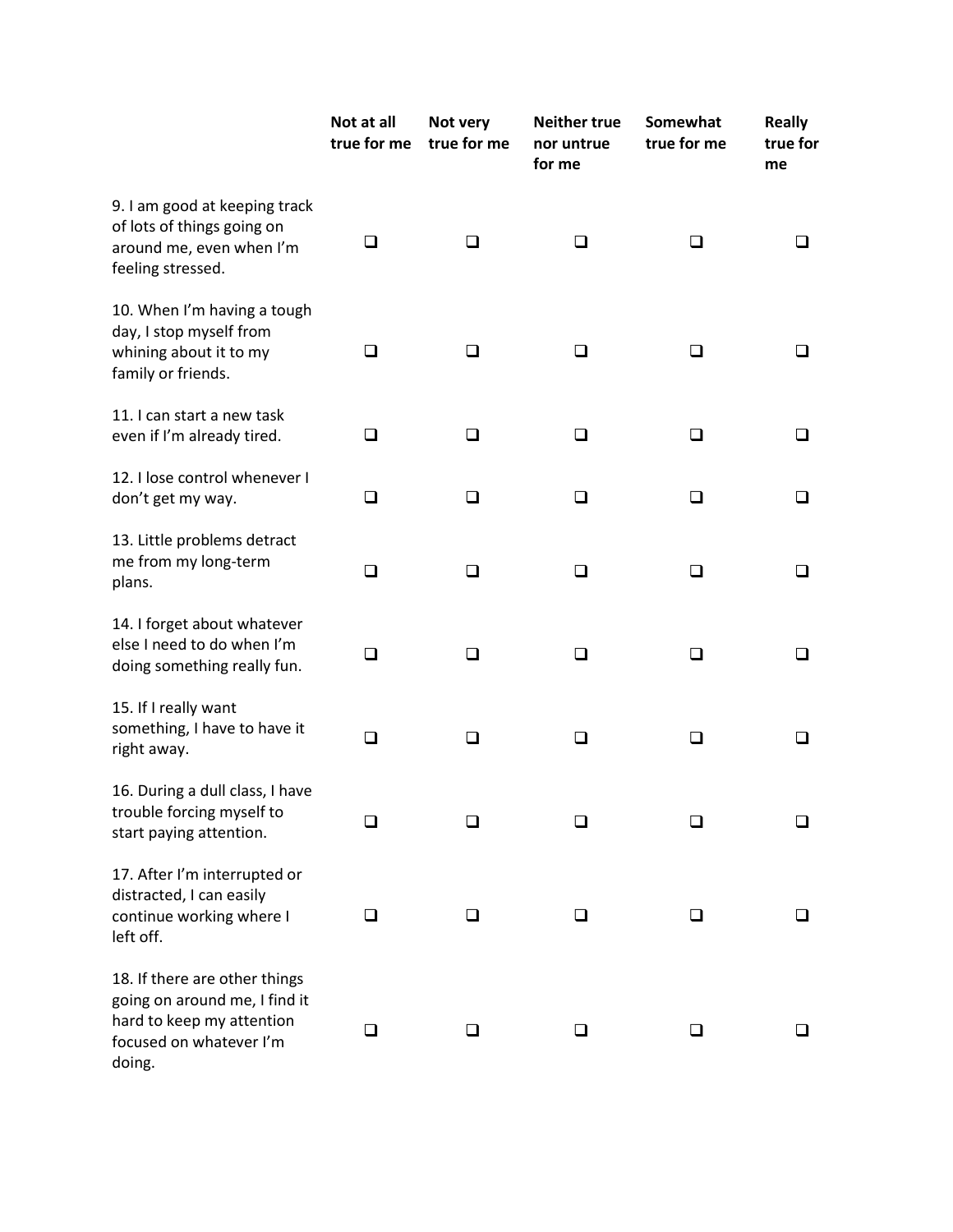|                                                                                                                              | Not at all<br>true for me | Not very<br>true for me | <b>Neither true</b><br>nor untrue<br>for me | Somewhat<br>true for me | <b>Really</b><br>true for<br>me |
|------------------------------------------------------------------------------------------------------------------------------|---------------------------|-------------------------|---------------------------------------------|-------------------------|---------------------------------|
| 19. I never know how much<br>more work I have to do.                                                                         | □                         | ❏                       | ◻                                           | □                       | ப                               |
| 20. When I have a serious<br>disagreement with<br>someone, I can talk calmly<br>about it without losing<br>control.          | ◻                         | □                       | ◻                                           | □                       | $\overline{\phantom{a}}$        |
| 21. It's hard to start making<br>plans to deal with a big<br>project or problem,<br>especially when I'm feeling<br>stressed. | ◻                         | □                       | ◻                                           | ◻                       | ⊔                               |
| 22. I can calm myself down<br>when I'm excited or all<br>wound up.                                                           | ❏                         | ❏                       | ⊔                                           | ப                       | ⊔                               |
| 23. I can stay focused on my<br>work even when it's dull.                                                                    | ◻                         | □                       | ◻                                           | ◻                       | ◻                               |
| 24. I usually know when I'm<br>going to start crying.                                                                        | ◻                         | ❏                       | ◻                                           | □                       | ❏                               |
| 25. I can stop myself from<br>doing things like throwing<br>objects when I'm mad.                                            | ◻                         | ❏                       | ◻                                           | □                       | ப                               |
| 26. I work carefully when I<br>know something will be<br>tricky.                                                             | ப                         | ப                       | ப                                           | ப                       | ⊔                               |
| 27. I am usually aware of my<br>feelings before I let them<br>out.                                                           | □                         | ❏                       | ⊔                                           | ப                       | ப                               |
| 28. In class, I can<br>concentrate on my work<br>even if my friends are<br>talking.                                          | ❏                         | $\Box$                  | □                                           | $\Box$                  | ப                               |